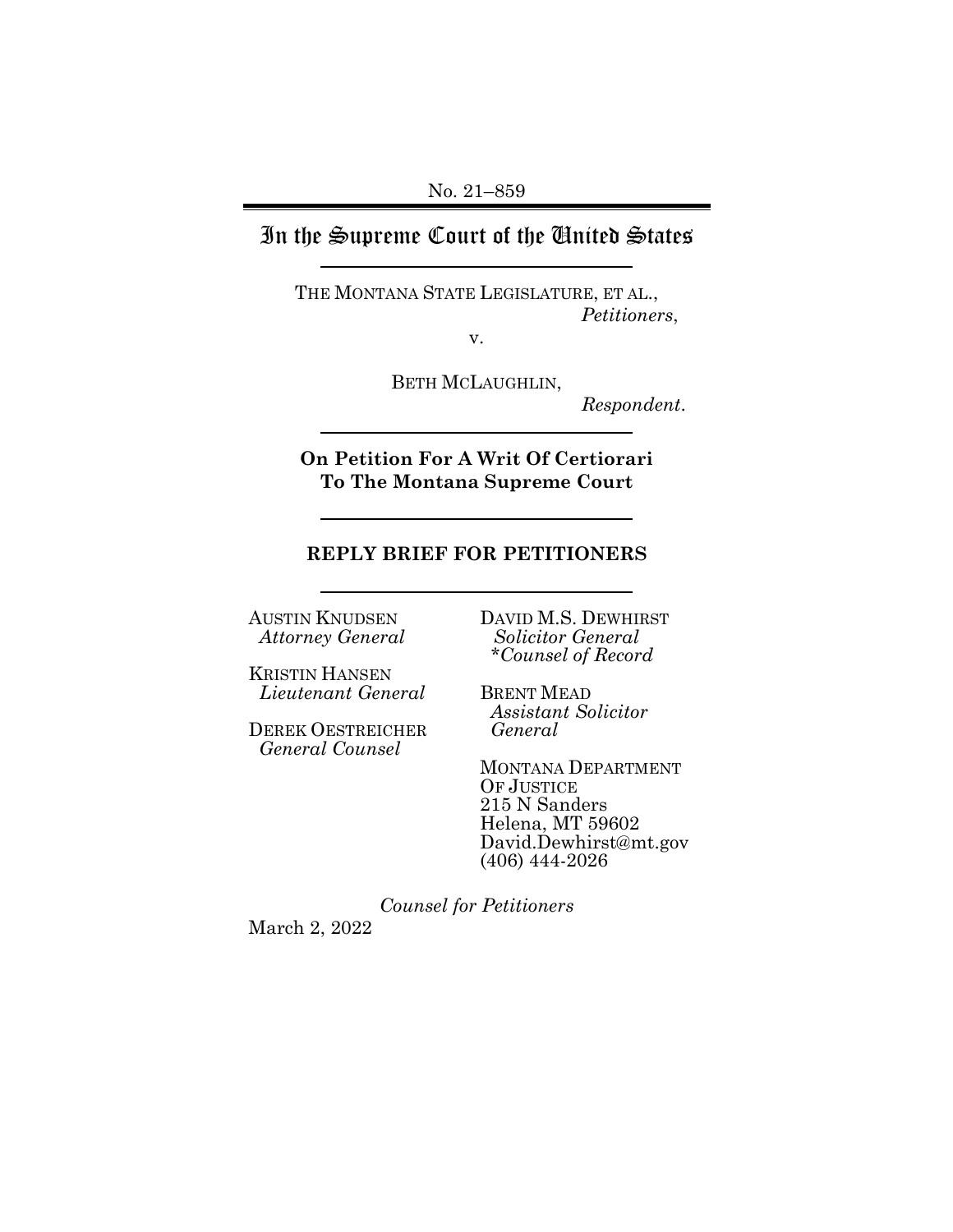# **TABLE OF CONTENTS**

|  | I. The Montana Legislature can bring a due pro-<br>cess claim under the Fourteenth Amendment 2 |  |
|--|------------------------------------------------------------------------------------------------|--|
|  | II. State recusal standards must comply with the                                               |  |
|  |                                                                                                |  |
|  |                                                                                                |  |

i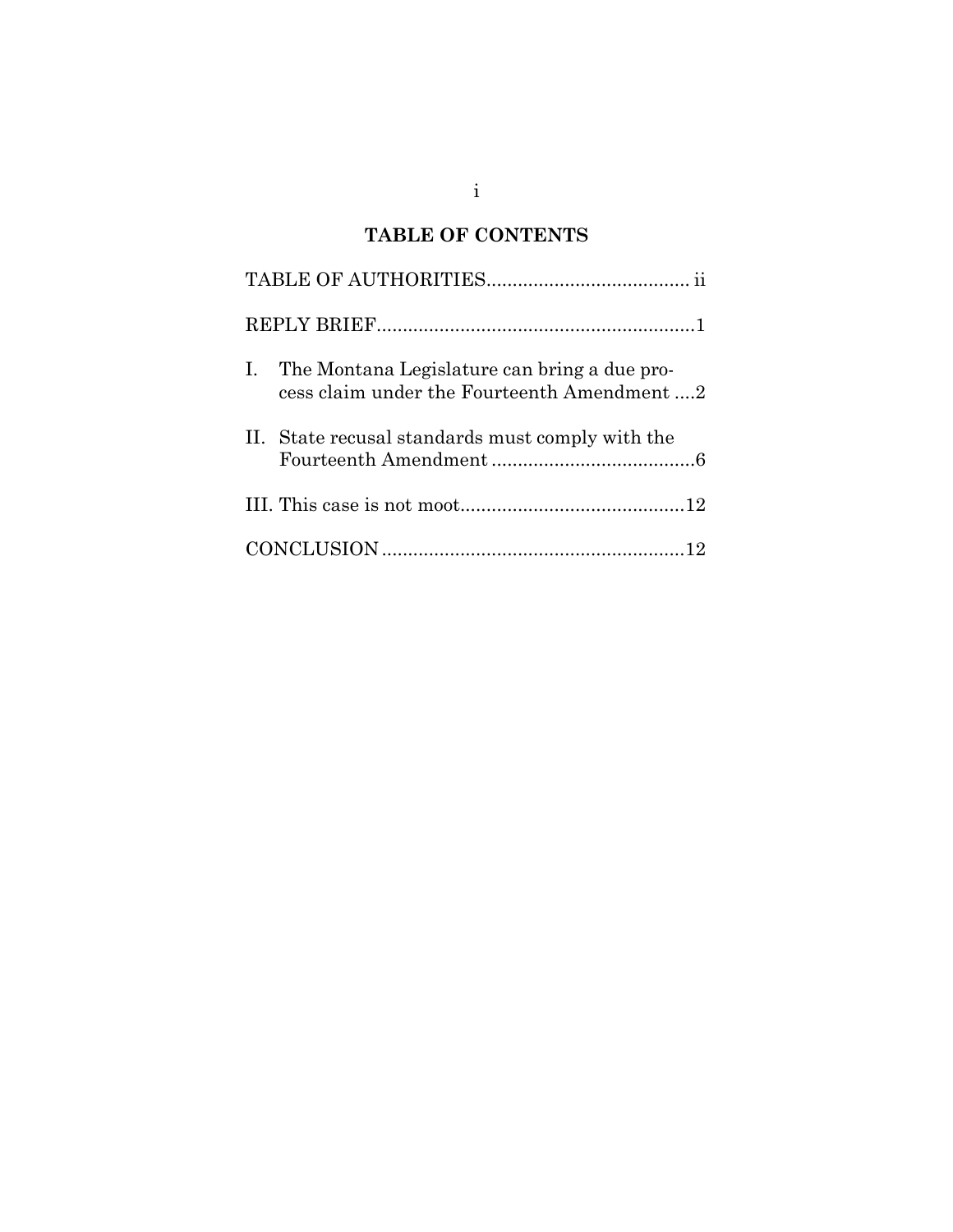# **TABLE OF AUTHORITIES**

# **CASES**

| Arizona State Legislature v. Arizona Independent<br><i>Redistricting Commission, 576 U.S. 787 (2015) 5, 6</i> |
|---------------------------------------------------------------------------------------------------------------|
| Bank of Columbia v. Okely,                                                                                    |
| Bd. of Nat. Res. v. Brown,                                                                                    |
| Board of the County Commissioners v. Brown,                                                                   |
| Bracy v. Gramley,                                                                                             |
| Caperton v. A. T. Massey Coal Co.,                                                                            |
| Cheney v. U.S. Dist. Court for the Dist. of<br>Columbia, 541 U.S. 913 (2004) 9, 10, 11                        |
| City of E. St. Louis v. Cir. Ct. for the Twentieth                                                            |
| Comm. on Judiciary of United States House of<br>Representatives v. McGahn,                                    |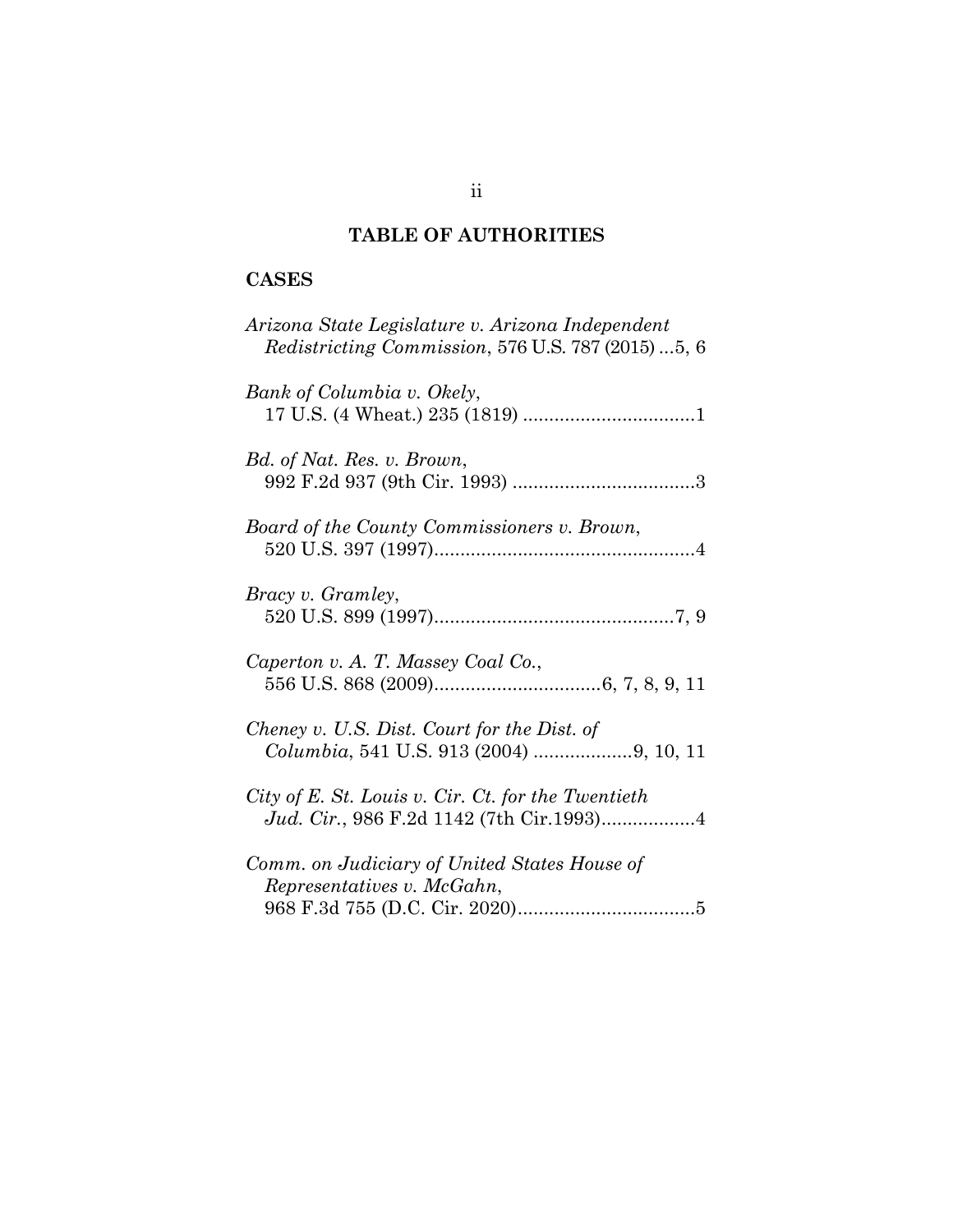| Earl of Derby's Case,<br>12 Co. Rep. 114, 77 Eng. Rep. 1390 (K. B. 1614)9                                                                            |
|------------------------------------------------------------------------------------------------------------------------------------------------------|
| El Paso Cnty. Water Imp. Dist. No. 1 v. Int'l<br>Boundary & Water Comm'n,                                                                            |
| <i>Espinoza v. Mont. Dep't of Revenue,</i>                                                                                                           |
| Gater Assets Ltd. v. AO Moldovagaz,                                                                                                                  |
| In re Murchison,                                                                                                                                     |
| In re Real Est. Title & Settlement Servs. Antitrust                                                                                                  |
| La. Dep't of Rev. v. J.C.C. Holding Co. (In re<br>Jazz Casino), Nos. 03-3018, 03-3245, 2004 U.S.<br>Dist. LEXIS 18732 (E.D. La. Sep. 3, 2004) aff'd, |
| McLaughlin v. Mont. State Legislature,                                                                                                               |
| Metro. Water Dist. of S. California v. United States,<br>628 F. Supp. 1018 (S.D. Cal. 1986) 3                                                        |
| South Dakota v. U.S. Dep't of Interior,                                                                                                              |

# iii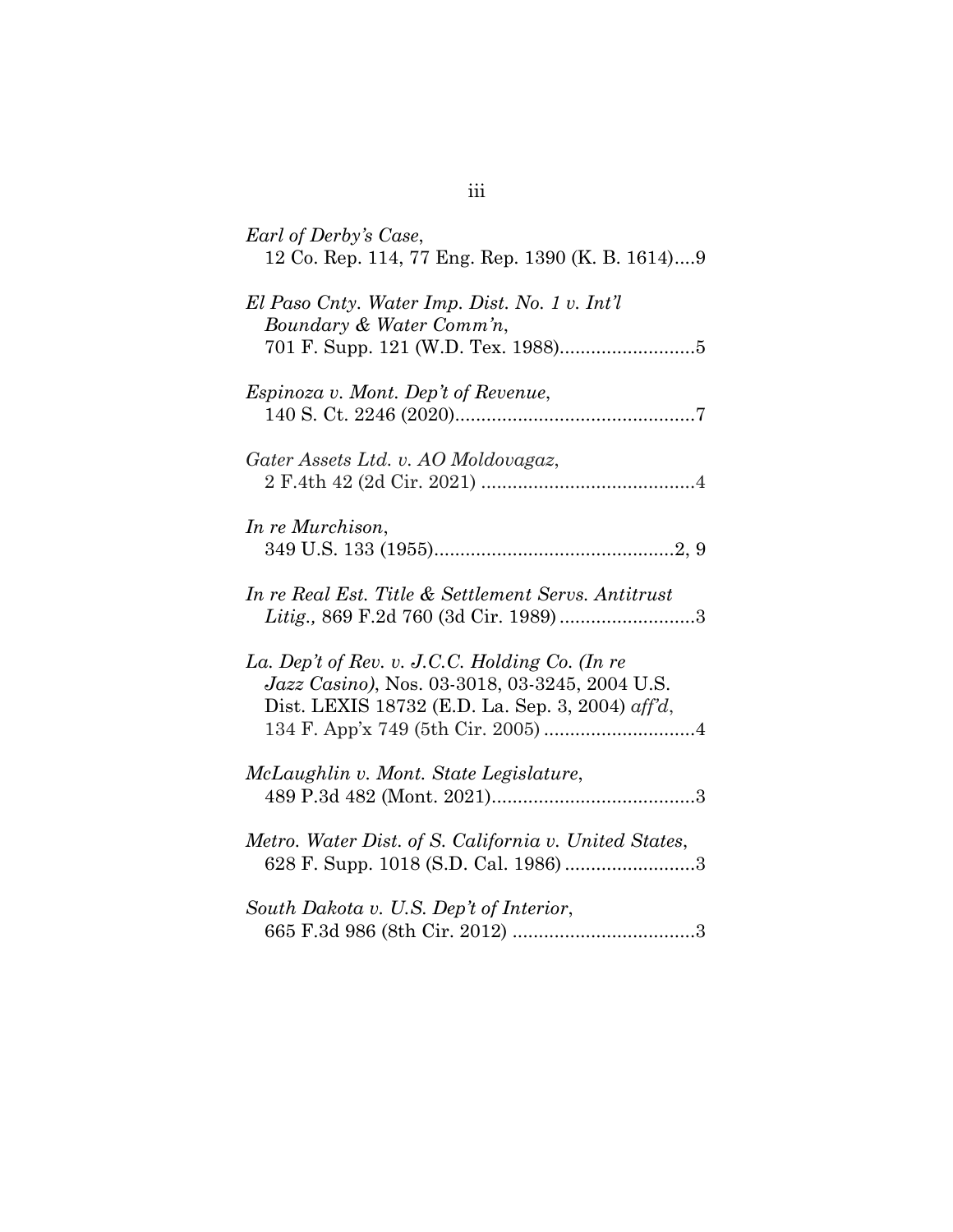| Thorpe v. Housing Authority of Durham, |
|----------------------------------------|
| Trump v. Mazars USA, LLP,              |
| United States v. Will,                 |
| Walker v. Birmingham,                  |
| Williams v. Pennsylvania,              |

## **CONSTITUTION**

U.S. Const. amend. XIV, § 1 .......................................7

## **RULE**

|--|--|--|--|

## **OTHER AUTHORITIES**

Winston S. Churchill, *The Birth of Britain* (1956).....1 FEDERALIST NO. 10 ......................................................2 Reneée Lettow Lerner, *The Troublesome Inheritance of Americans in Magna Carta and Trial by Jury*, *in Magna Carta and its Modern Legacy* (Robert Hazell & James Melton eds., 2015) ...........1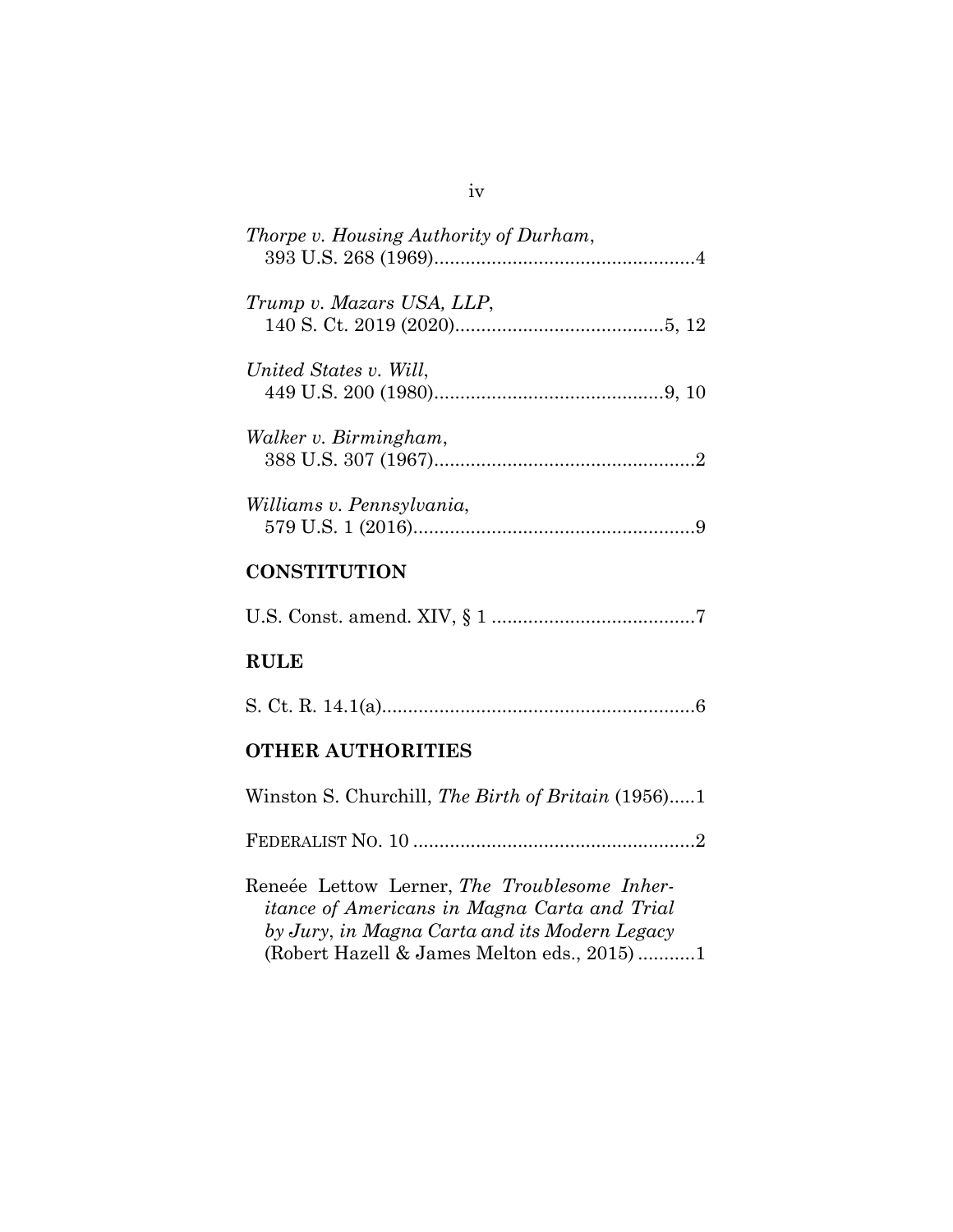Magna Carta, ch. 39 (1215).........................................1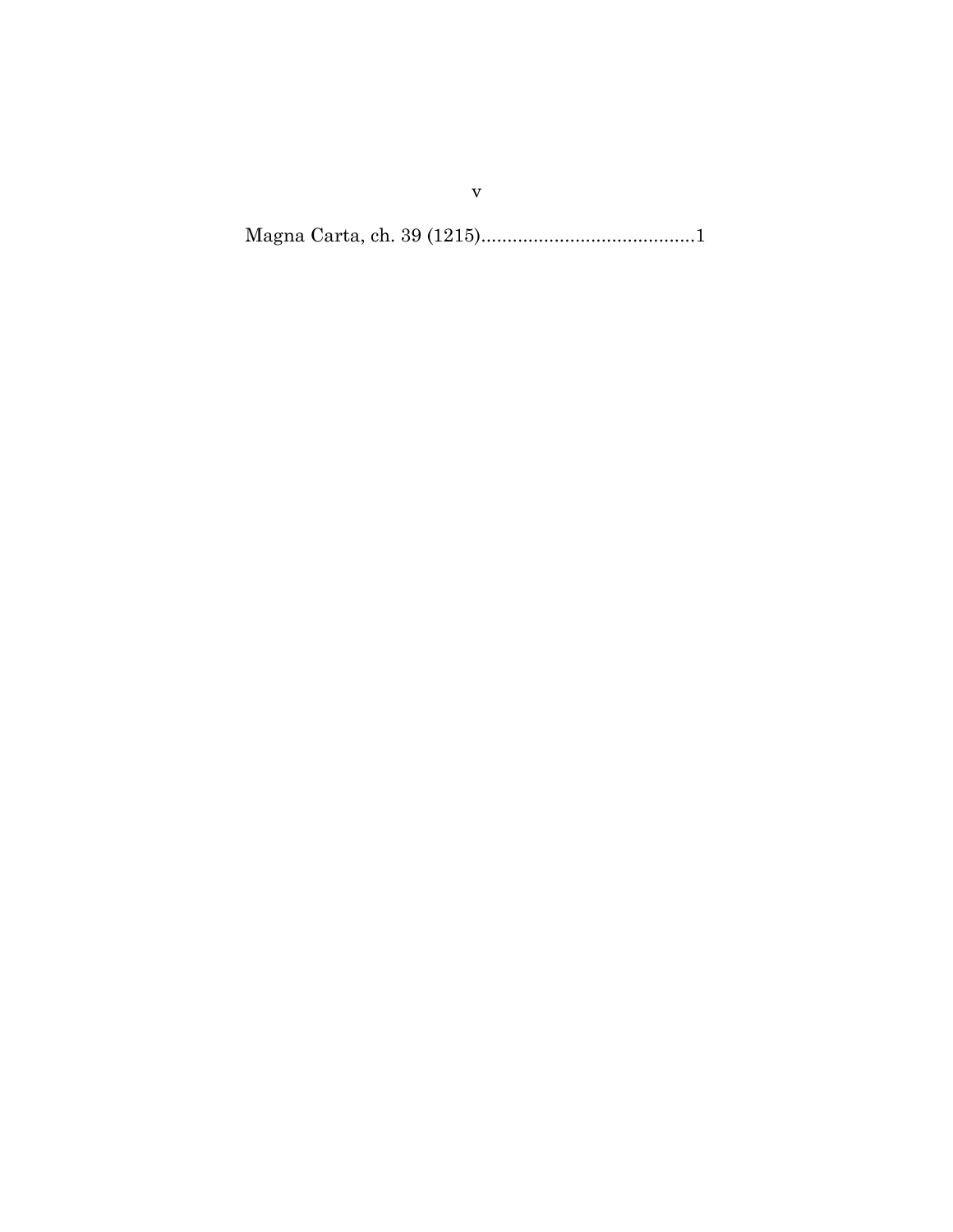### **REPLY BRIEF**

Like many of our fundamental legal traditions, due process of law originated in an effort to restrain arbitrary power. Magna Carta, ch. 39 (1215). "[H]ere is a law which is above the King and which even he must not break." Winston S. Churchill, *The Birth of Britain* 256–57 (1956). At Runnymede, Parliament's forebear set forth protections against the capricious deprivations of an autocratic King and his courts. *See Bank of Columbia v. Okely*, 17 U.S. (4 Wheat.) 235, 244 (1819); *see also* Renée Lettow Lerner, *The Troublesome Inheritance of Americans in Magna Carta and Trial by Jury*, *in Magna Carta and its Modern Legacy* 82 (Robert Hazell & James Melton eds., 2015) ("Magna Carta was not only, in the view of Americans, the symbol of general principles of constitutional government and the rule of law. It was also the source of specific rights."). Wittingly or not, due process arose alongside—and institutionalized and safeguarded the separation-of-powers heritage Americans today take for granted. Insisting upon due process is thus of paramount importance in separation-of-powers disputes like this one. *Contra* Opp.31–33.

At its core, due process guarantees the right of every litigant to a fair proceeding in a fair tribunal. What happened below, however, made a mockery of that right. The Montana Legislature was haled against its will—into a state-court proceeding where the judges doubled as interested parties. To no one's surprise, the judges vindicated their own interests and obliterated the Legislature's.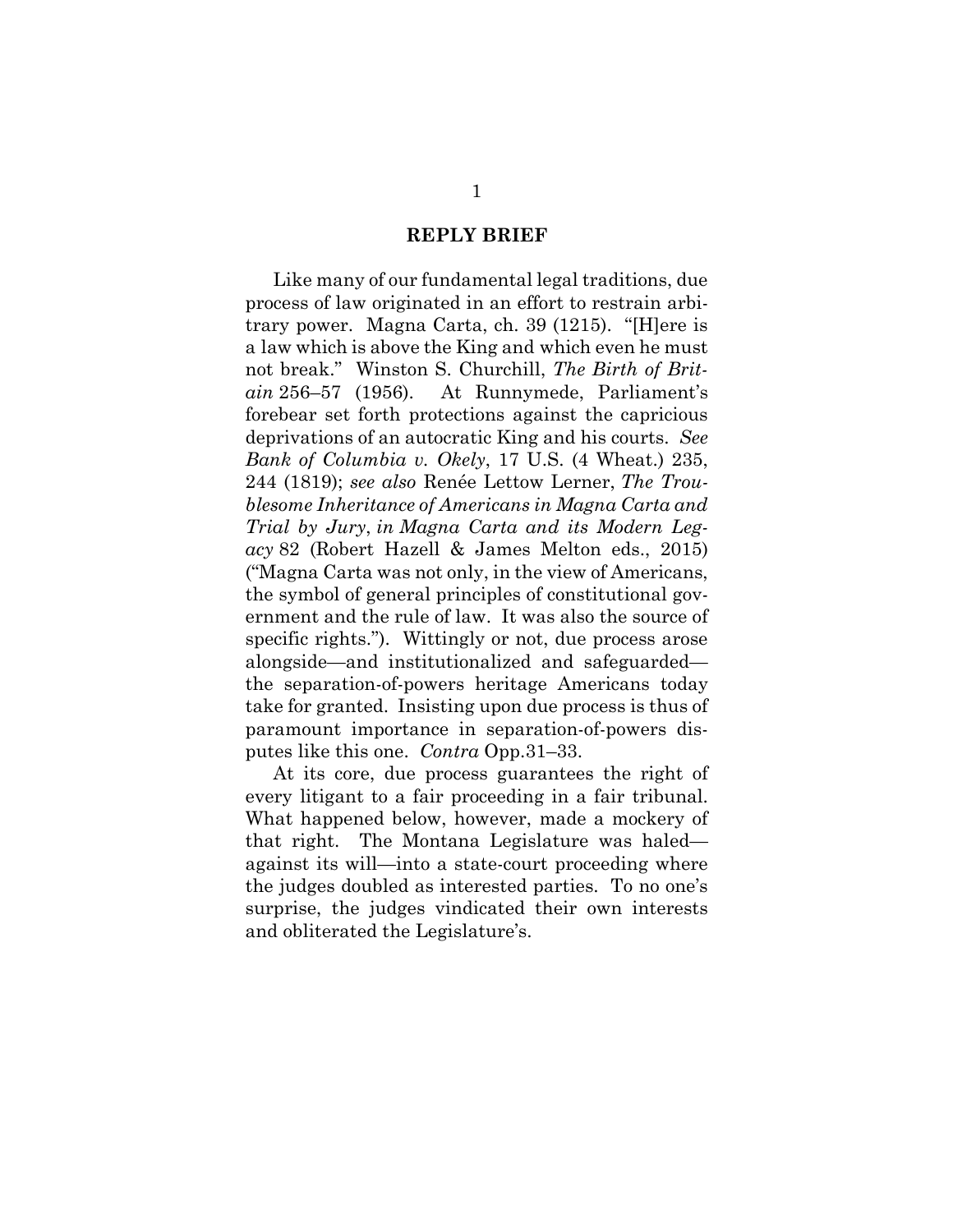Despite Respondent's misdirection and obfuscation of the circumstances below, the petition's central, stillunresolved issue remains: whether the Due Process Clause of the Fourteenth Amendment protects the Legislature from the maltreatment it suffered below. To answer that question, the Court must first resolve a circuit split and decide whether sub-sovereign components of states—like legislatures—are persons for purposes of the Fourteenth Amendment's Due Process Clause.

Resolving these exceptionally important questions is critical not only for government litigants, but also for the integrity of the Nation's courts. Settling the inter-circuit split and clearly recognizing state legislatures' protections under the Due Process Clause will stymie the type of judicial self-dealing that transpired below.

## **I. The Montana Legislature can bring a due process claim under the Fourteenth Amendment.**

Among its various strictures, constitutional due process means—at bottom—that "no man can be a judge in his own case and no man is permitted to try cases where he has an interest in the outcome." *In re Murchison*, 349 U.S. 133, 136 (1955); *Walker v. Birmingham*, 388 U.S. 307, 320 (1967); FEDERALIST NO. 10. Whatever else might be said about the Legislature's objection here, it emphatically isn't invoking due process as a sword to make an affirmative claim like the parties in the cases Respondent cites. Opp.28–31. Rather, the Legislature is asking this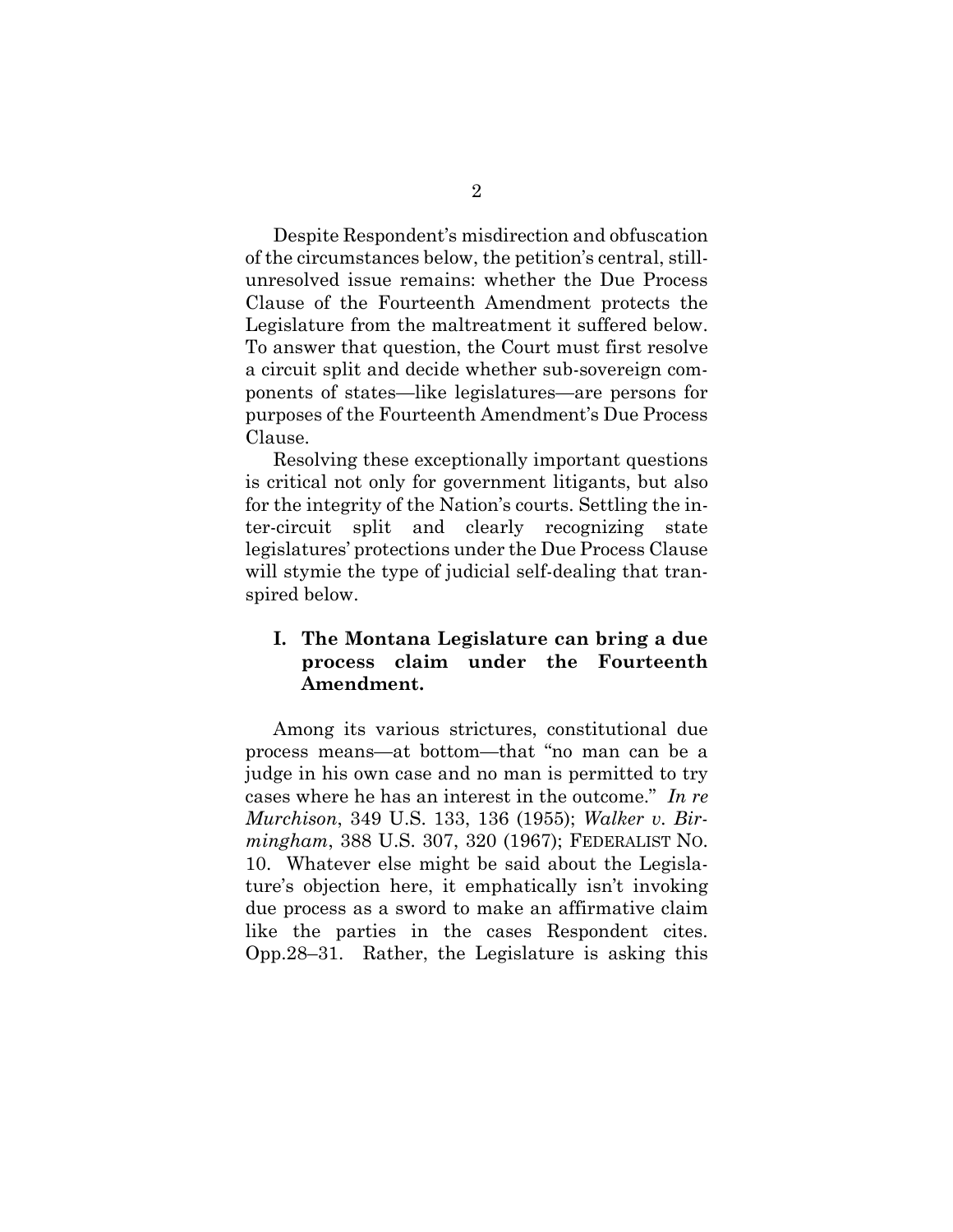Court to protect the right of *all* litigants to fair proceedings. The remaining question, therefore, is whether state *legislatures* in their *independent capacity* are persons under the Fourteenth Amendment's Due Process Clause—just like corporations and many other public entities are.

Respondent says no, but her reasoning proceeds from a false premise. Contra her arguments, the Legislature "is not the State of Montana." Pet.20. The proceeding below names *the State Legislature*—not *the State*—as the respondent. *McLaughlin v. Mont. State Legislature*, 489 P.3d 482 (Mont. 2021). And the Legislature seeks to redress *its* injuries—injuries distinct from the State's. That makes Respondent's sole argument—that states enjoy no due process rights—a non sequitur.

Indeed, this question implicates a longstanding circuit split over whether state entities and subdivisions are persons. *See, e.g.*, *South Dakota v. U.S. Dep't of Interior*, 665 F.3d 986, 991 (8th Cir. 2012) ("The circuits are split as to whether a state's political subdivisions are afforded due process under the Fifth Amendment."). The Third and Ninth Circuits, for example, have held that school districts are persons for purposes of the Fifth and Fourteenth Amendments. *See Bd. of Nat. Res. v. Brown*, 992 F.2d 937, 943 (9th Cir. 1993); *In re Real Est. Title & Settlement Servs. Antitrust Litig.*, 869 F.2d 760, 765 n.3 (3d Cir. 1989). Similarly, courts have held that public corporations such as water districts can raise procedural due process claims because they are persons. *See, e.g.*, *Metro. Water Dist. of S. California v. United States*, 628 F. Supp. 1018, 1023 (S.D. Cal. 1986). And in the Foreign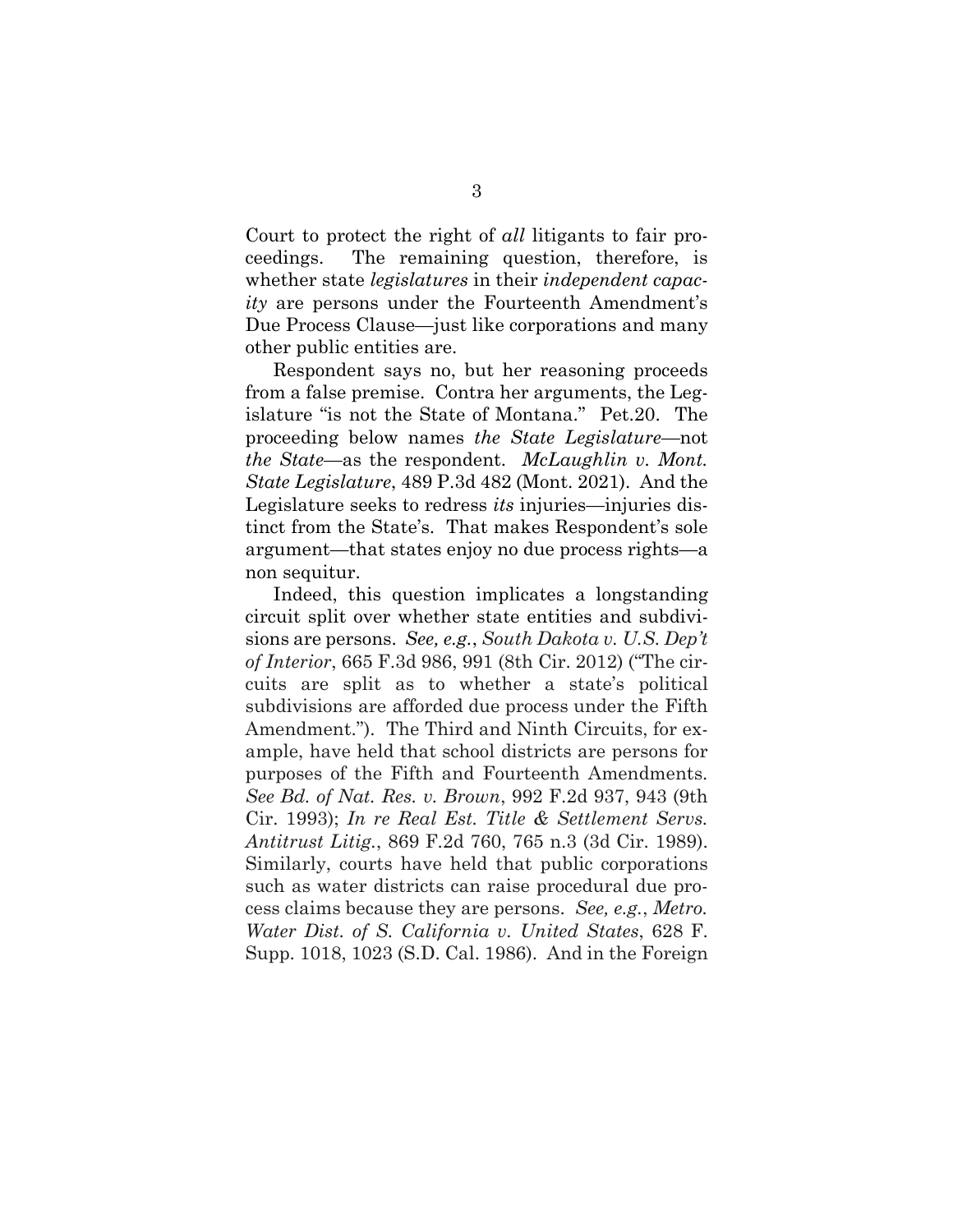Sovereign Immunities Act context, the Second Circuit has held that "when it comes to the Fifth Amendment ... only the sovereign itself and its 'alter egos' are not 'persons.'" *Gater Assets Ltd. v. AO Moldovagaz*, 2 F.4th 42, 49 (2d Cir. 2021); *see also id.* ("Agencies and instrumentalities of foreign sovereigns retain their status as "separate legal person[s].").<sup>[1](#page-9-0)</sup> That analysis hits the mark; it would be strange indeed for "[a]gencies and instrumentalities of foreign sovereigns," *id.* but not instrumentalities of sovereign U.S. states—to qualify as persons for purposes of constitutional due process.

On the other side of the circuit split, the Fifth and Seventh Circuits have held that municipalities and other state entities are not persons for purposes of the Fifth and Fourteenth Amendments. *La. Dep't of Rev. v. J.C.C. Holding Co. (In re Jazz Casino)*, Nos. 03-3018, 03-3245, 2004 U.S. Dist. LEXIS 18732, at \*25 (E.D. La. Sep. 3, 2004) ("A State or state agency is not entitled to constitutional due process protection."), *aff'd*, 134 F. App'x 749 (5th Cir. 2005); *City of E. St. Louis v. Cir. Ct. for the Twentieth Jud. Cir.*, 986 F.2d 1142, 1144 (7th Cir.1993) ("Municipalities cannot challenge state action on federal constitutional grounds because they are not 'persons' [and] ... cannot invoke the protection of the Fifth or Fourteenth Amendments."). A federal district court in Texas reached the same conclusion about water districts.

<span id="page-9-0"></span><sup>1</sup> Beyond that, this Court has held that state municipalities can be "persons" for purposes of the Fifth Amendment's Takings Clause, *Thorpe v. Housing Authority of Durham*, 393 U.S. 268, 278 n. 31 (1969), and Section 1983 liability, *Board of the County Commissioners v. Brown*, 520 U.S. 397, 403 (1997).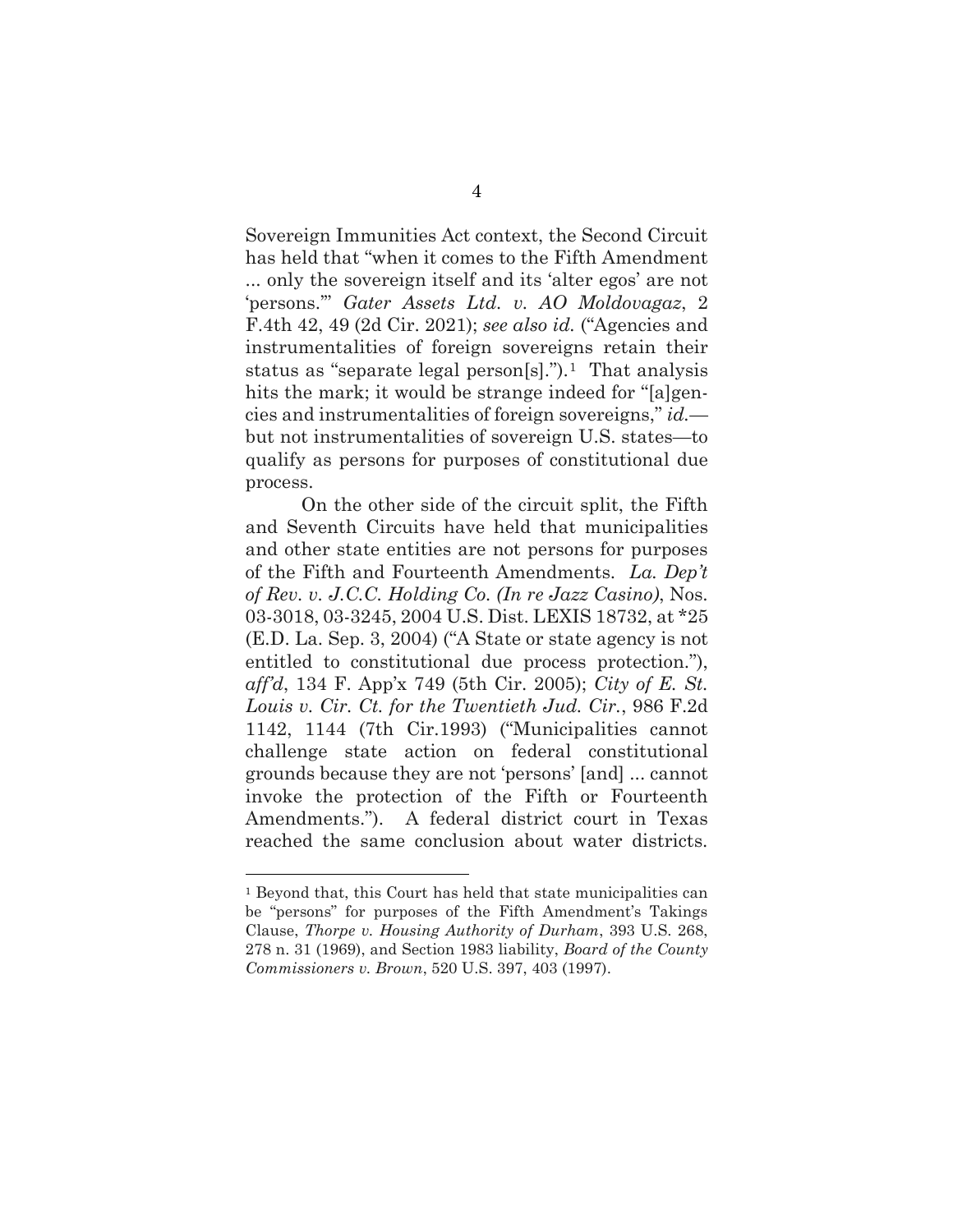*See El Paso Cnty. Water Imp. Dist. No. 1 v. Int'l Boundary & Water Comm'n*, 701 F. Supp. 121, 123 (W.D. Tex. 1988).

Respondent thus plainly errs by contending that "there is no conflict of authority on" whether components of a state—like a legislature—have due process rights. Opp.28.

This unresolved question will only grow in importance due to the explosion of litigation involving state legislatures. In fact, this Court recently confirmed that legislative bodies pursuing legislative subpoenas have rights independent of the other branches of government. *Trump v. Mazars USA, LLP*, 140 S. Ct. 2019, 2031 (2020) ("Th[e] 'power of inquiry—with process to enforce it—is an essential and appropriate auxiliary to the legislative function.'"); *see also Comm. on Judiciary of United States House of Representatives v. McGahn*, 968 F.3d 755, 764 (D.C. Cir. 2020) ("[T]he Supreme Court has acknowledged the essentiality of information to the effective functioning of Congress and long 'held that each House has power to secure needed information' through the subpoena power.").Because information gathering is an indispensable part of the legislative function, *id.*, court proceedings that could impair that power must be at least as fair to state legislatures as other court proceedings are to municipalities, school districts, and water districts.

And basic fairness is all the more imperative when the subject of legislative information gathering is a state judiciary. Given precedents expressly recognizing state legislatures' informational rights, *id.*, and their standing to initiate federal litigation, *Arizona*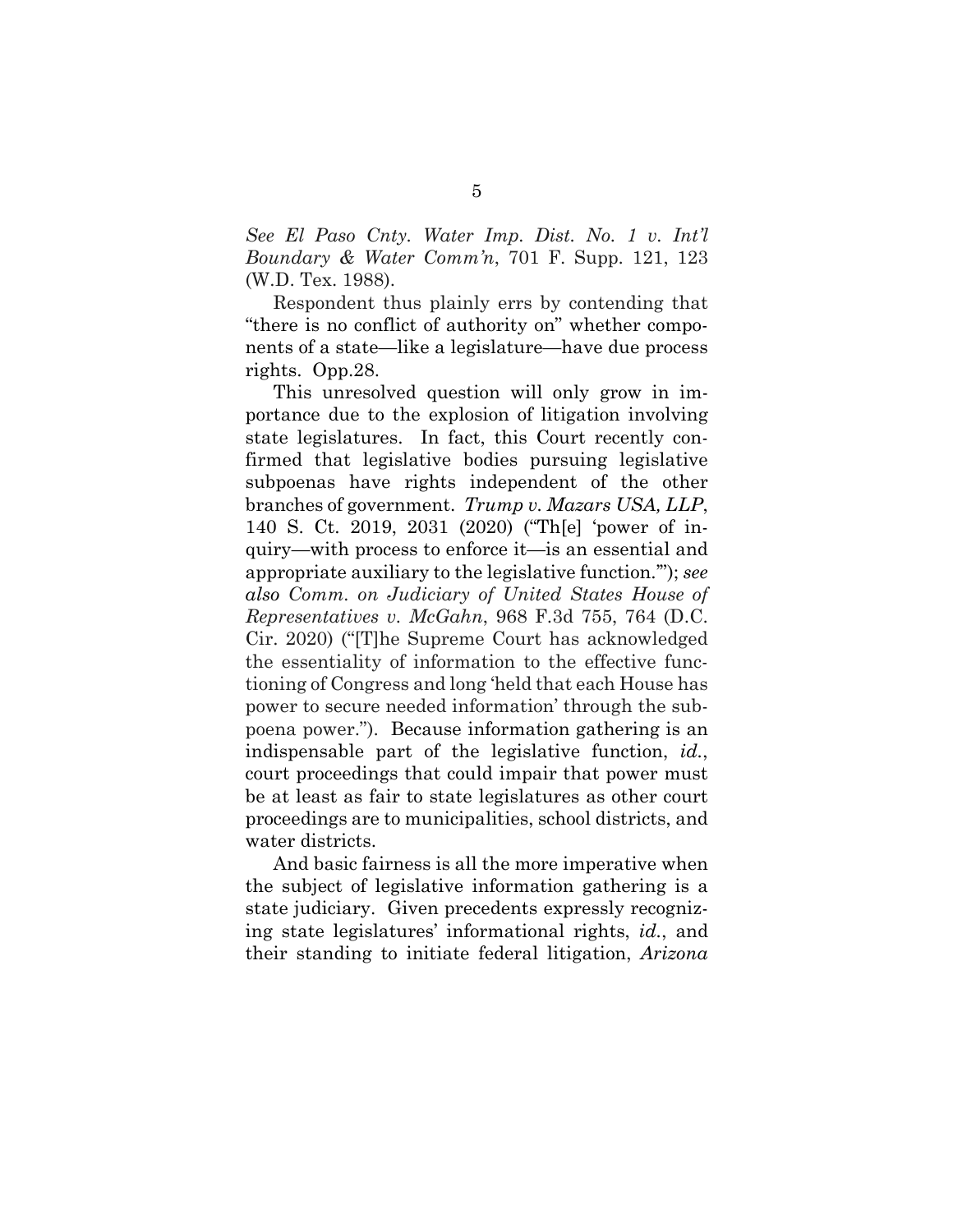*State Legislature v. Arizona Independent Redistricting Commission*, 576 U.S. 787 (2015), resolving their status as "persons" under the Fourteenth Amendment is a vital federal question that's "subsidiary" to and "fairly included" within the question presented. S. Ct. R. 14.1(a).

 This critical federal question awaits a definitive answer from this Court. This Court should resolve the circuit split and hold that state legislatures are persons within the meaning of the Fourteenth Amendment's Due Process Clause.

## **II. State recusal standards must comply with the Fourteenth Amendment.**

Respondent's suggestion that no federal question exists ignores the straightforward federal question here: whether the Justices of the Montana Supreme Court violated the Montana Legislature's Fourteenth Amendment due process rights by declining to recuse from a case in which the Justices harbored direct, substantial, and disqualifying interests. Pet. at i. If the Montana Legislature is a person within the meaning of the Fourteenth Amendment—another threshold federal question—then this Court's ability to decide this question cannot be doubted. *Contra* Opp.23–28. State courts are entities restrained by the Due Process Clause. *Caperton v. A. T. Massey Coal Co.*, 556 U.S. 868, 883-84 (2009). So even if the Justices' nonrecusal decision rested "entirely on an interpretation of … state statutes, the state constitution, and state rules of appellate procedure," Opp.24, the Montana Supreme Court would nevertheless be bound to decide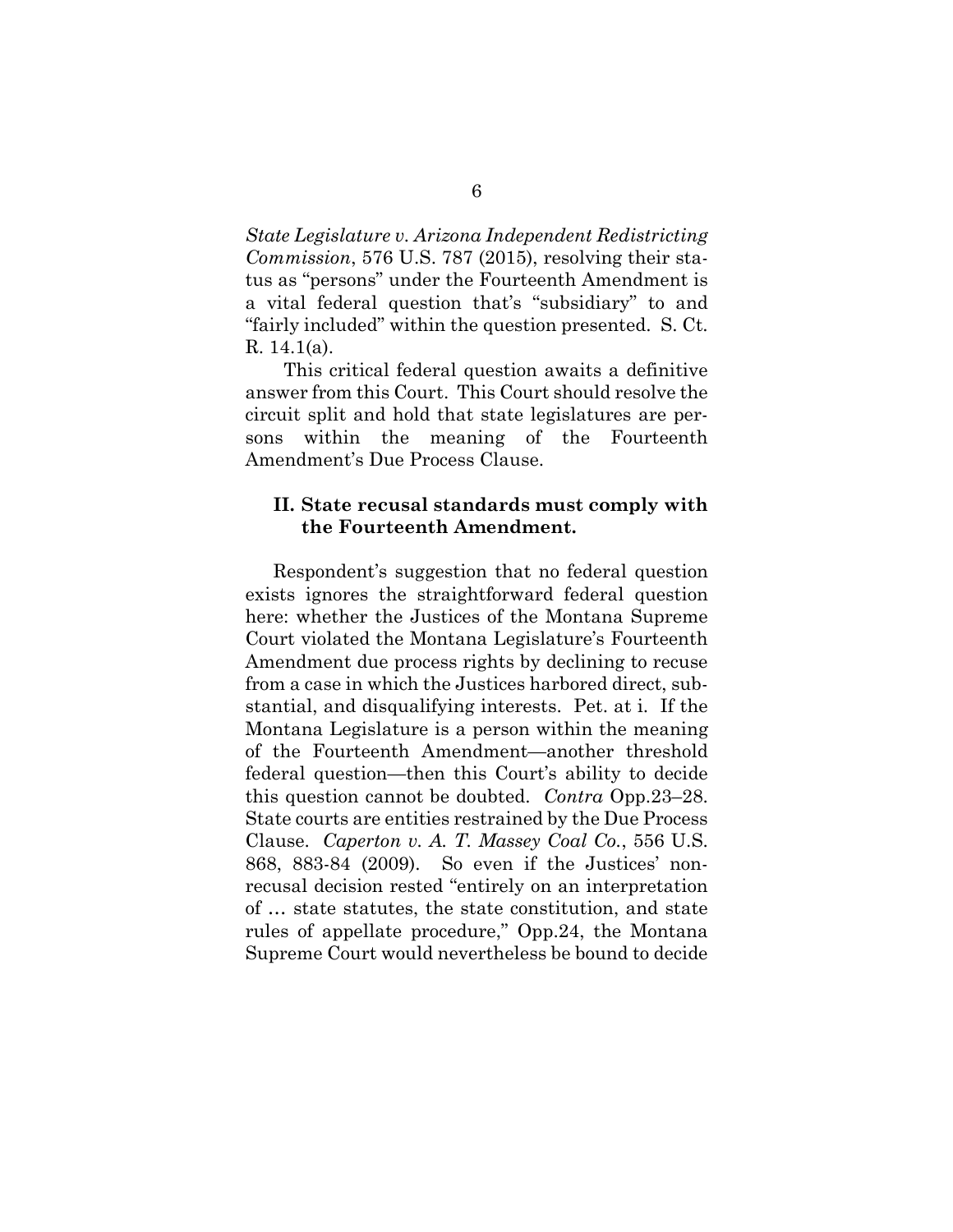those issues in a manner that comports with the Due Process Clause. *Caperton*, 556 U.S. at 876–81. That should be unremarkable; the Fourteenth Amendment regulates *the states*. U.S. Const. amend. XIV, § 1 ("No *State* shall … deprive any person of life, liberty, or property, without due process of law ….").[2](#page-12-0) 

Yet Respondent argues that Montana courts—so long as they confine their decisions to state-law grounds—may evade the reach of the Fourteenth Amendment. Opp.23. That's of course wrong, a fact that shouldn't be lost on Respondent—or the Montana Supreme Court. *See Espinoza v. Mont. Dep't of Revenue*, 140 S. Ct. 2246, 2262 (2020) ("Because the elimination of the [scholarship] program flowed directly from the Montana Supreme Court's failure to follow the dictates of federal law, it cannot be defended as … resting on adequate and independent state law grounds.").

True, most judicial disqualification matters are resolved under state laws, ethics rules, and judicial canons, and will therefore "be resolved without resort to the Constitution." *Caperton*, 556 U.S. at 890. That's because "[t]he Due Process Clause demarks only the outer boundaries of judicial disqualifications." *Id.* at 889. And its protections "establish[] a constitutional floor, not a uniform standard." *Bracy v. Gramley*, 520 U.S. 899, 904 (1997). That "floor established by the Due Process Clause clearly requires a fair trial in a fair tribunal … before a judge with no

<span id="page-12-0"></span><sup>2</sup> From the very beginning of this dispute, the Legislature has maintained that the Due Process Clause prohibits the Montana Supreme Court from hearing and deciding this case. App. 205– 208, 223–28, 236–38, 250–52.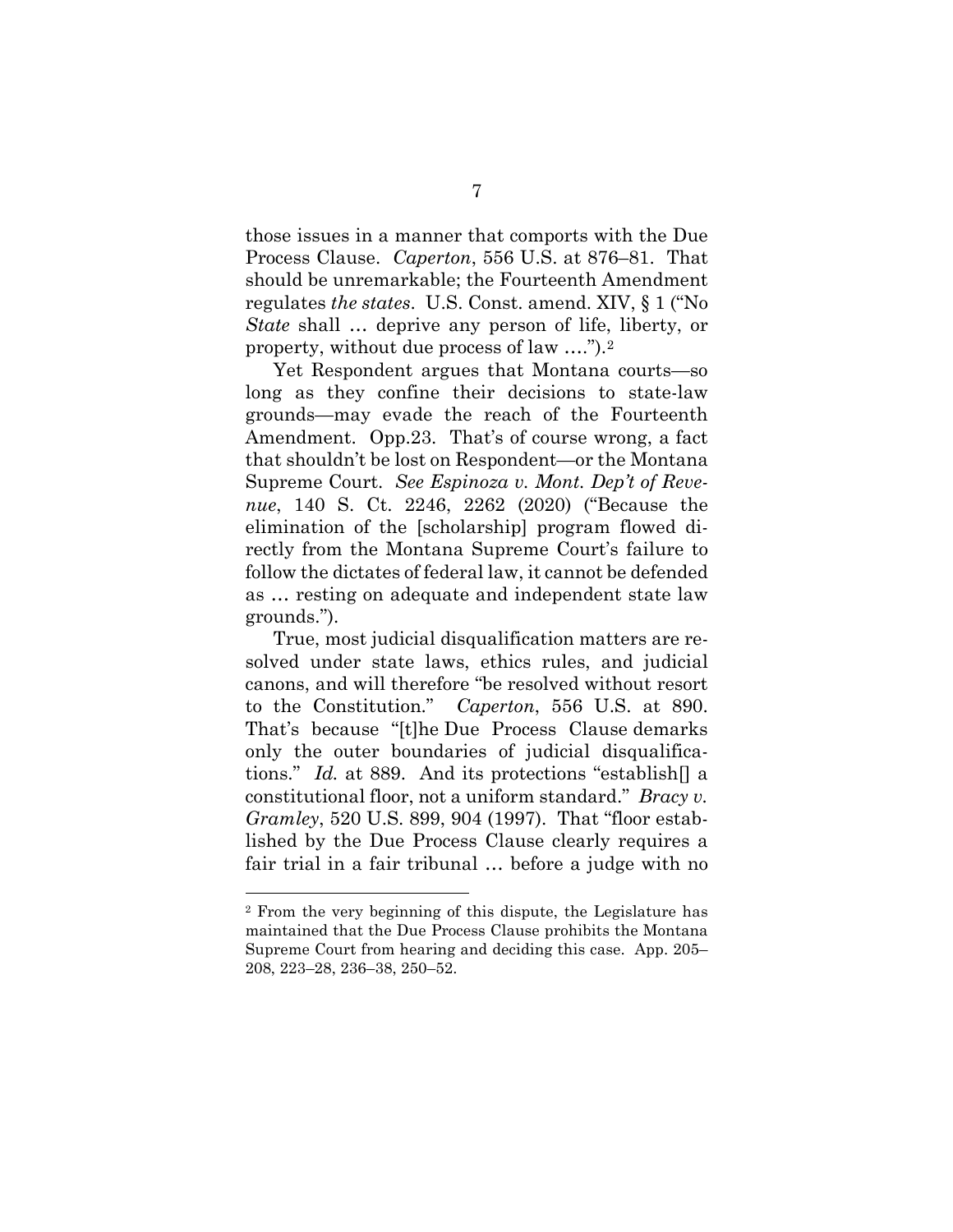actual bias against the defendant or interest in the outcome of his particular case." *Id.* at 904-05 (quotation marks and internal citations omitted). Importantly, recusal mandated by the Due Process Clause doesn't require proof of actual bias. *Id.* Instead, "under a realistic appraisal of psychological tendencies and human weakness," the inquiry is whether a potentially disqualifying interest "poses such a risk of actual bias or prejudgment that the practice must be forbidden if the guarantee of due process is to be adequately implemented." *Caperton*, 556 U.S. at 883–84.

In this case, the Montana Justices' disqualifying interests couldn't be clearer. The Legislature subpoenaed Respondent's records to learn the extent of *improper judicial communications* she possessed but then deleted or failed to retain.[3](#page-13-0) App.293; 288–341; 356–57. And the Montana Supreme Court—specifically the Chief Justice—appoints and directs Respondent's duties. Pet. 4–6, 13, 23. So by deciding whether to conceal Respondent's records, the Justices were really deciding whether to conceal their own.[4](#page-13-1)

<span id="page-13-0"></span><sup>3</sup> Respondent counterfactually claims she repeatedly "appealed to the [Department of Administration], the Legislative leadership, and the Attorney General's office" to negotiate a more orderly record-production process. Opp.32 (citing App. 33; Resp.App.36a–40a). After Respondent admitted to legislative leadership that she possessed no further responsive records and the subpoenas issued, however, there's no evidence she ever attempted to negotiate with legislative leadership or the Attorney General's office. Pet.6–7.

<span id="page-13-1"></span><sup>4</sup> Respondent claims she sought to prevent disclosing only *privileged* subpoenaed documents. Opp.11 n.5. But below, she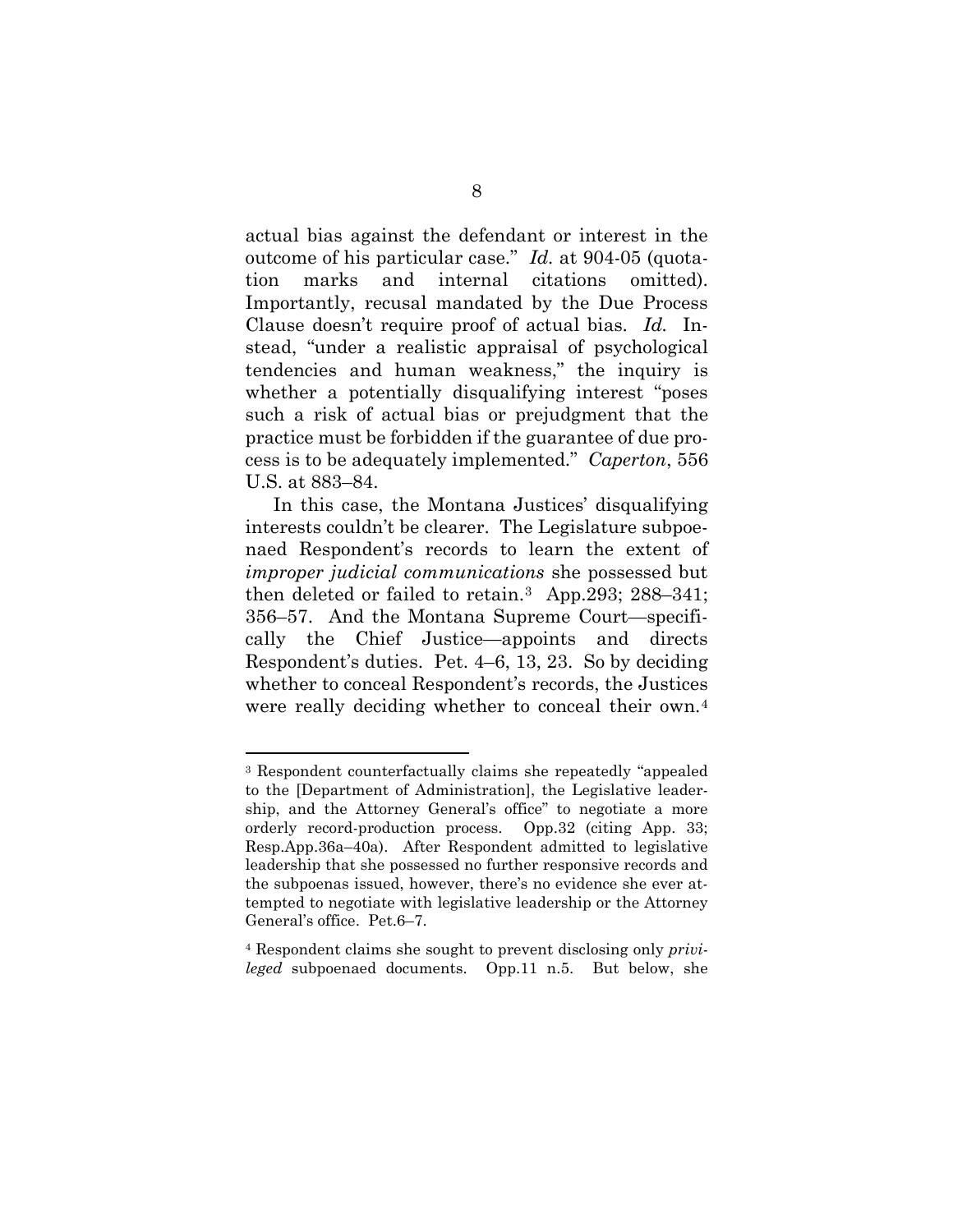Irrespective of their own subpoenas, then, the Justices' foray into McLaughlin's record subpoenas protected their own "direct, personal, [and] substantial" interests in the case's outcome. *Caperton*, 556 U.S. at 876. That not only implicates state-level ethics rules but also runs afoul of the actual and probable biases triggering recusal under the Due Process Clause. *Id.* at 886–87.

And the facts get even more "extreme by any measure," because the Justices also decided, *sua sponte*, to quash their own, individual subpoenas. *Id.* at 887; Pet. 21–25. Far beyond probable bias, this demonstrated "actual bias." *Gramley*, 520 U.S. at 905. Indeed, these actions satisfy even a narrower framing of the Fourteenth Amendment's fair tribunal guarantee. *See Williams v. Pennsylvania*, 579 U.S. 1, 29 (2016) (Thomas, J., dissenting) (citing *Earl of Derby's Case,* 12 Co. Rep. 114, 77 Eng. Rep. 1390 (K. B. 1614) (observing that due process historically precluded a judge from "adjudicat[ing] a case in which he was a party"). When they quashed their own subpoenas, the Justices made the case their own, thereby violating the ancient precept that "no man can be a judge in his own case." *In re Murchison*, 349 U.S. at 136. The Justices' personal stake in the outcome was clear.

And neither case Respondent cites makes it less clear. Opp.26 (citing *United States v. Will*, 449 U.S. 200 (1980); *Cheney v. U.S. Dist. Court for the Dist. of Columbia*, 541 U.S. 913 (2004)).

vigorously opposed any document production, whatsoever. Resp.App.10a; Resp.App.11a; Resp.App.12a–18a.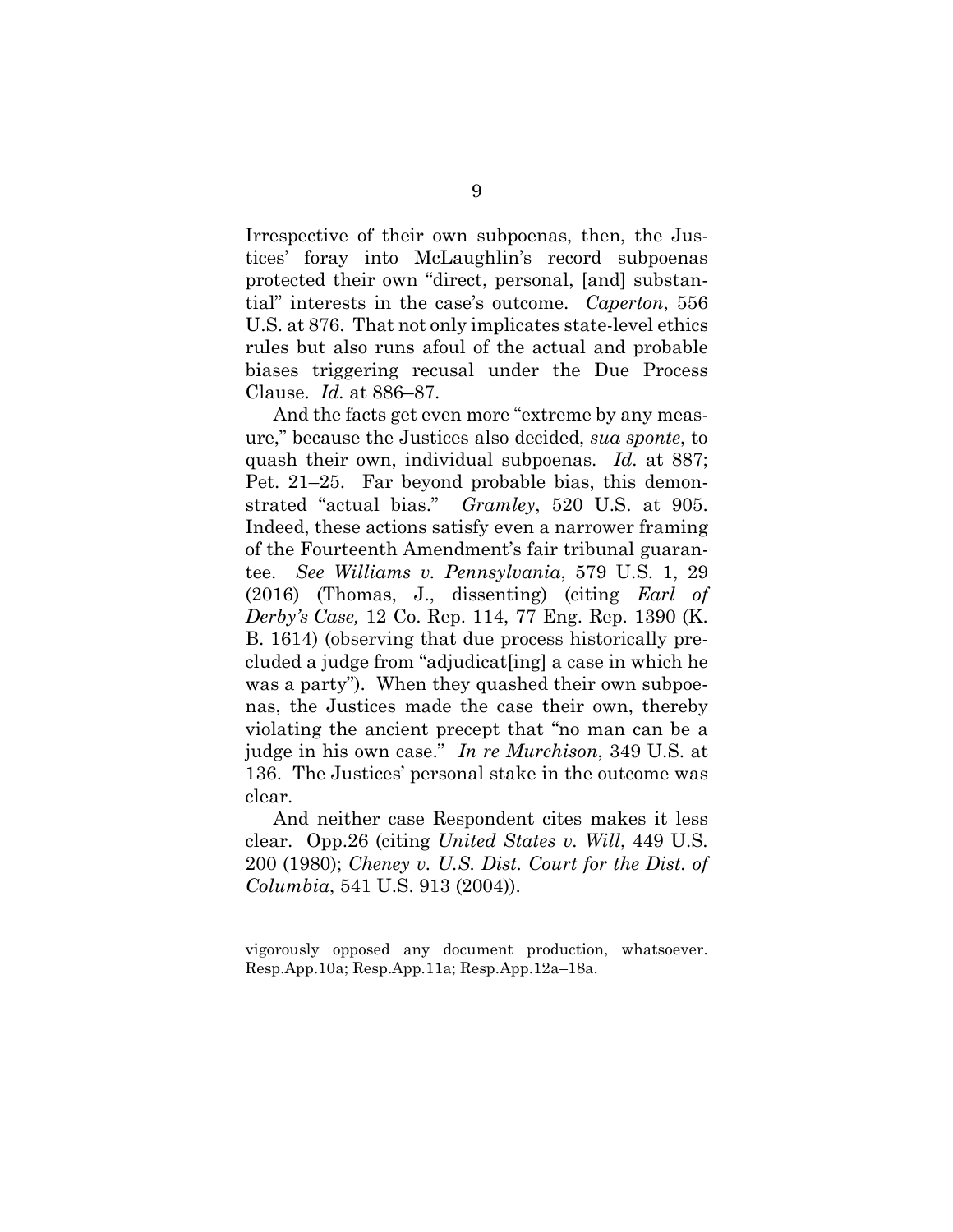*Will* simply doesn't apply here. Pet.28–30. Respondent's contrary argument conflates *Will*'s invocation of the Rule of Necessity with an ordinary due process challenge. Opp.26. *Will*, however, wasn't an ordinary due process challenge. There, all parties and the Court agreed that *all* Article III judges possessed direct, pecuniary interests in the case's outcome. *Will*, 449 U.S. at 210–12. And importantly, all parties and the Court agreed that the Rule of Necessity should override those disqualifying interests. *Id.* at 212. But no universal agreement exists here about whether non-disqualified Montana judges could adjudicate this case consistent with due process standards. And nothing in *Will* forecloses the Legislature's Fourteenth Amendment arguments.[5](#page-15-0) 

Respondent's reliance on *Cheney* fares no better. Opp.26–27. First, the Montana Supreme Court neither cited nor relied on *Cheney*. App.12–30. Second, *Cheney* properly disabused litigants of the notion that unsubstantiated allegations of bias resulting from friendship can reasonably call into question a judge's impartiality. 540 U.S. at 920–24. That's not this case. The facts—not unsubstantiated allegations—confirm the Justices' personal and institutional biases. Pet. 21–27. And the Justices' characterizing this dispute as "[t]he Legislature's unilateral attempt to manufacture a conflict," App.23, "is heavy on rhetoric but light on fact[s] …." Opp.39. The Legislature's investigation didn't spontaneously materialize. It began when leaked documents revealed judges'

<span id="page-15-0"></span><sup>5</sup> Respondent doesn't counter the Legislature's argument that the Montana Justices' invocation of the Rule of Necessity conflicts with the rules set forth in that case. Opp.24, 26; Pet.28–30.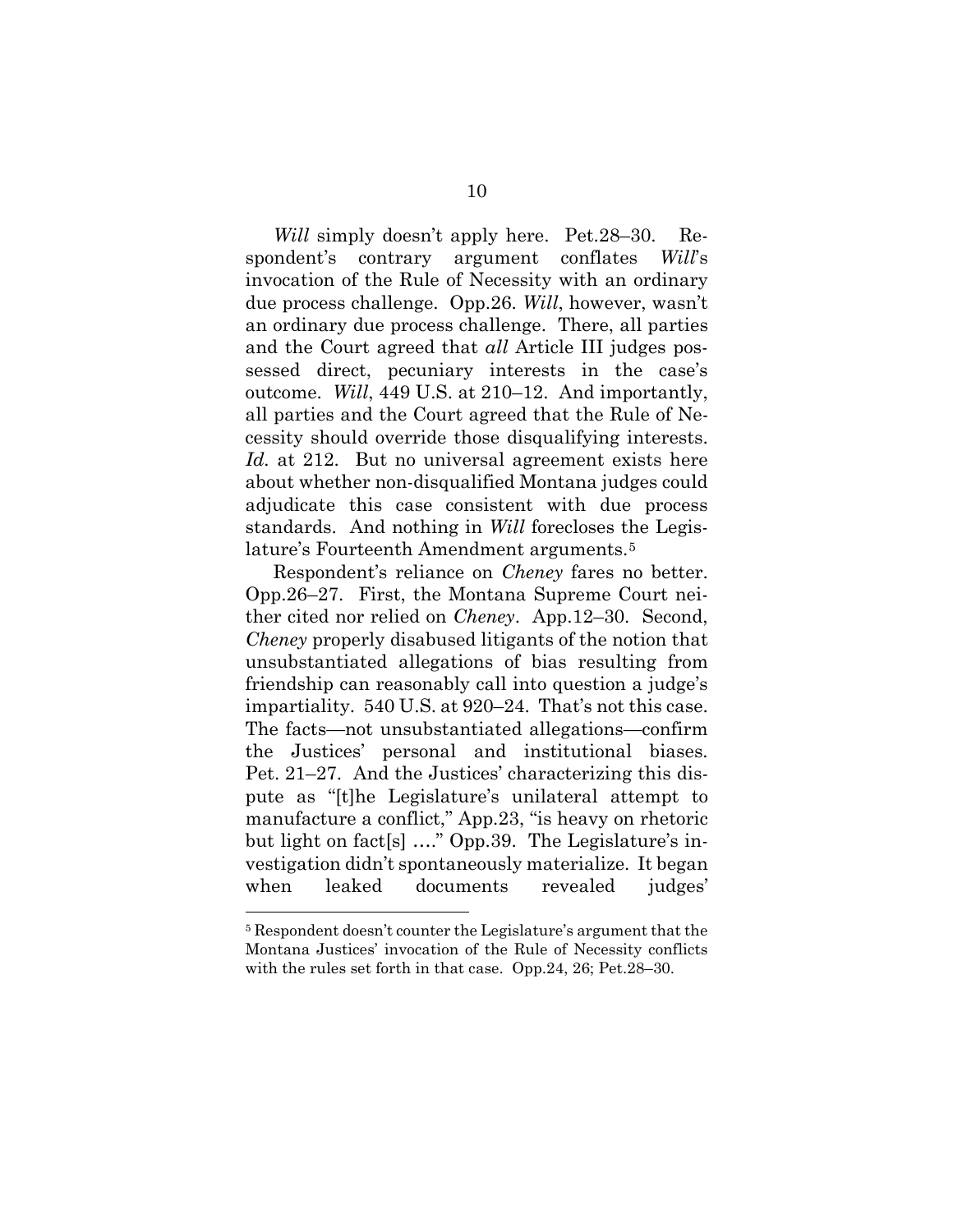unquestionably prejudicial and inappropriate behavior conducted on government time and computers.[6](#page-16-0)

This case presents precisely the kind of "extraordinary situation" warranting invocation and enforcement of Fourteenth Amendment due process protections. *Caperton*, 556 U.S. at 887; Opp.31 (acknowledging this case presents "highly unusual circumstances"). *Caperton* applies beyond the context of campaign contributions and judicial elections. *But see* Opp.26. It commands that the Fourteenth Amendment applies where "the probability of actual bias on the part of the judge or decision maker is too high to be constitutionally tolerable." *Caperton*, 556 U.S. at 872.

Here, probability borders on certainty. The Montana Supreme Court first thwarted a legislative probe investigating judicial misfeasance by issuing orders without jurisdiction. The Justices then accepted original jurisdiction over an action filed by *their* appointee who sought to conceal *their* records. They then quashed the subpoenas targeting Respondent's records, and quashed their own document subpoenas, too. They consistently refused to negotiate with the Legislature over the records in question, claiming to be barred by the pending lawsuit they had orchestrated. And finally, the Justices retained jurisdiction by erroneously invoking the Rule of Necessity. And they did it all to prevent a coequal branch from investigating documented judicial misbehavior.

<span id="page-16-0"></span><sup>6</sup> *Cheney*, in fact, helps the Legislature. Recusal may be required where a judge expressed an opinion concerning the merits of a case at bar. 541 U.S. at 922 n.3. And that's just what Chief Justice McGrath did, below. App.630.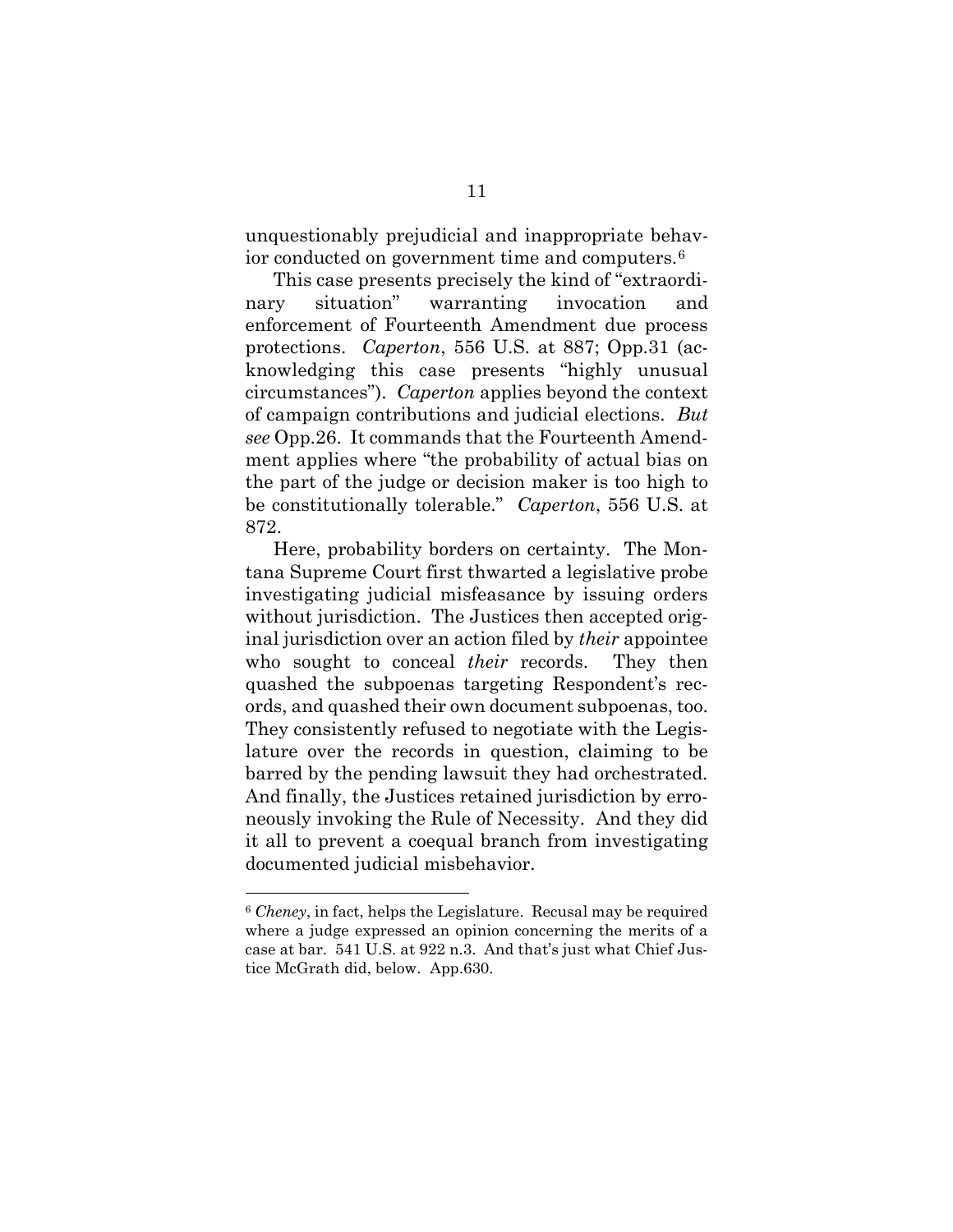"On these extreme facts the probability of actual bias rises to an unconstitutional level." *Id.* at 886–87.[7](#page-17-0)

### **III. This case is not moot.**

Respondent also now argues the case is moot because below the Legislature voluntarily withdrew its subpoenas to spur negotiation over the requested records. Pet.16; App.513–15. Her position is surprising, considering she vigorously opposed the Legislature's dismissal motion below. *Compare* Opp.38–39, *with* Resp.App.177–81. Respondent argued below that mootness did not bar the Montana Justices from adjudicating a challenge to withdrawn legislative subpoenas; but now, she argues mootness should foreclose this Court's review of whether the Montana Supreme Court violated due process by adjudicating that very challenge. The fact is, the Montana Justices maintained and decided the case despite the Legislature's due process objections. This petition's federal due process question, therefore, remains live, undisturbed, and prime for review.

#### **CONCLUSION**

The petition for a writ of certiorari should be granted.

<span id="page-17-0"></span><sup>7</sup> Respondent's discussion of the Montana Supreme Court's merits analysis of *Trump v. Mazars USA, LLP*, 140 S. Ct. 2019 (2020), is entirely beside the point. Opp.31–38. That discussion addresses the final decision below, not the due process question raised in this petition.